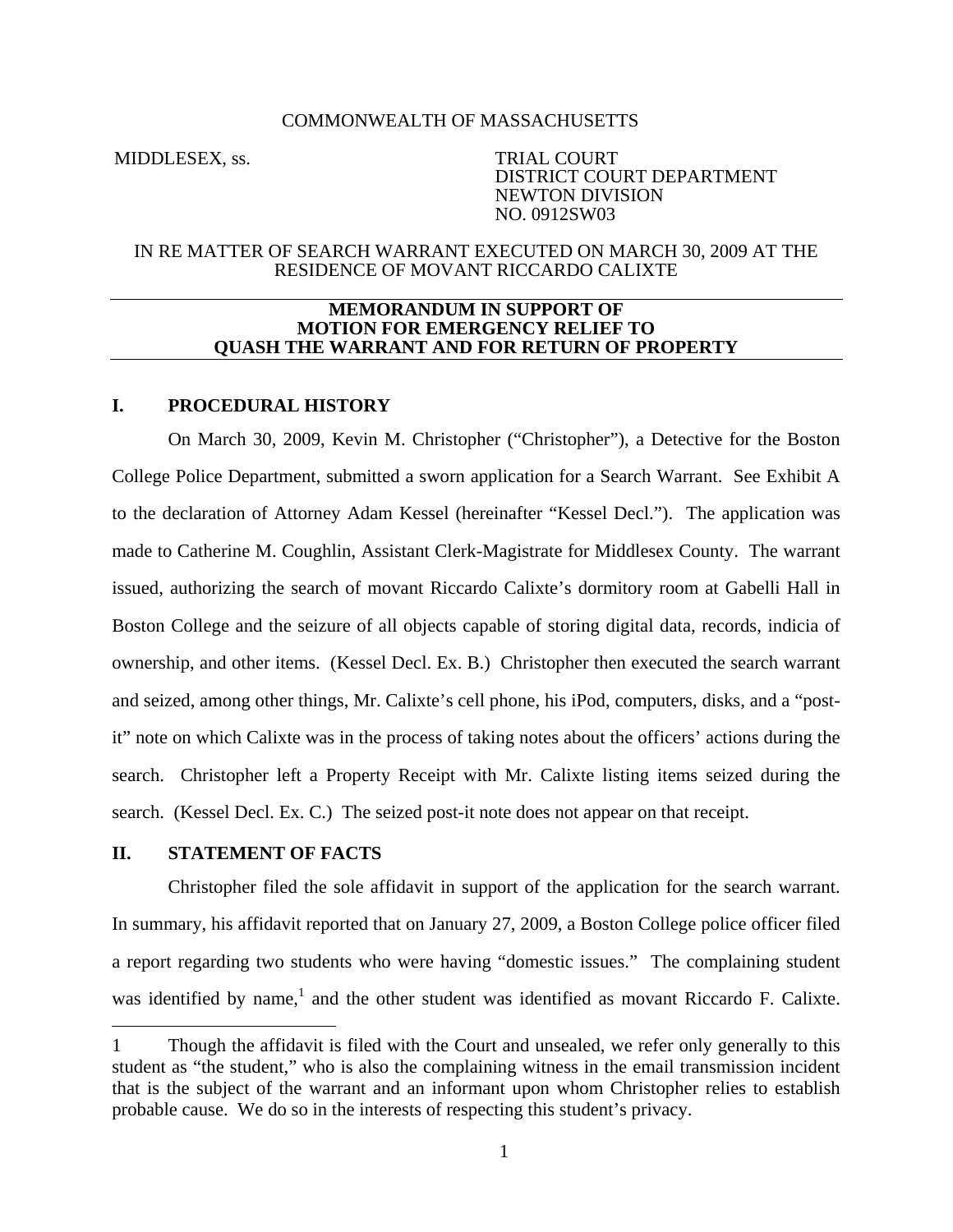Christopher was familiar with the reporting student because he had been a reliable witness in another unnamed investigation (of unknown outcome) that he brought to the Boston College Police Department's attention. The day after the "domestic issues" incident (January 28, 2009), Christopher met with the student, who informed the officer of the following:

- According to the student, Mr. Calixte is a computer science major who is considered a "master of the trade amongst his peers." He is also employed by the Boston College I.T. department.
- The student claimed that Mr. Calixte had a "reputation" as a "hacker."
- The student stated that it was not uncommon for Mr. Calixte to appear with unknown laptop computers which he says are given to him by Boston College for field testing or that he was fixing for other students.
- The student stated that Mr. Calixte uses two different operating systems, allegedly "to hide his illegal activities." According to the student, "[o]ne is the regular B.C. operating system and the other is a black screen with white font which he uses prompt commands on." The student also reported that Mr. Calixte's computer "has three log on fields" and that Mr. Calixte uses the nicknames "enigma" and "Bootleg enigma".
- The student claimed that he had at some unspecified time and place observed Mr. Calixte "hack into the B.C. grading system that is used by professors to change grades for students."
- The student claimed that Mr. Calixte has "'fixed' computers so that they cannot be scanned by any system for detection of illegal downloads and illegal internet use."
- The student claimed that Mr. Calixte had "jail broken" cell phones, "possibly stolen ones," so that the phones' owners could be used on other networks.
- The student claimed that Mr. Calixte had downloaded software for free, allegedly "against the licensing agreement."
- The student claimed that Mr. Calixte had "illegally downloaded movies as well as music" on his computer.
- The student claimed that Mr. Calixte had "personally implicated himself in illegal activity."
- The student also said that he suspected that Mr. Calixte was somehow causing the student's computer to "crash," though several experts looked at the machine and none of them could resolve the problem.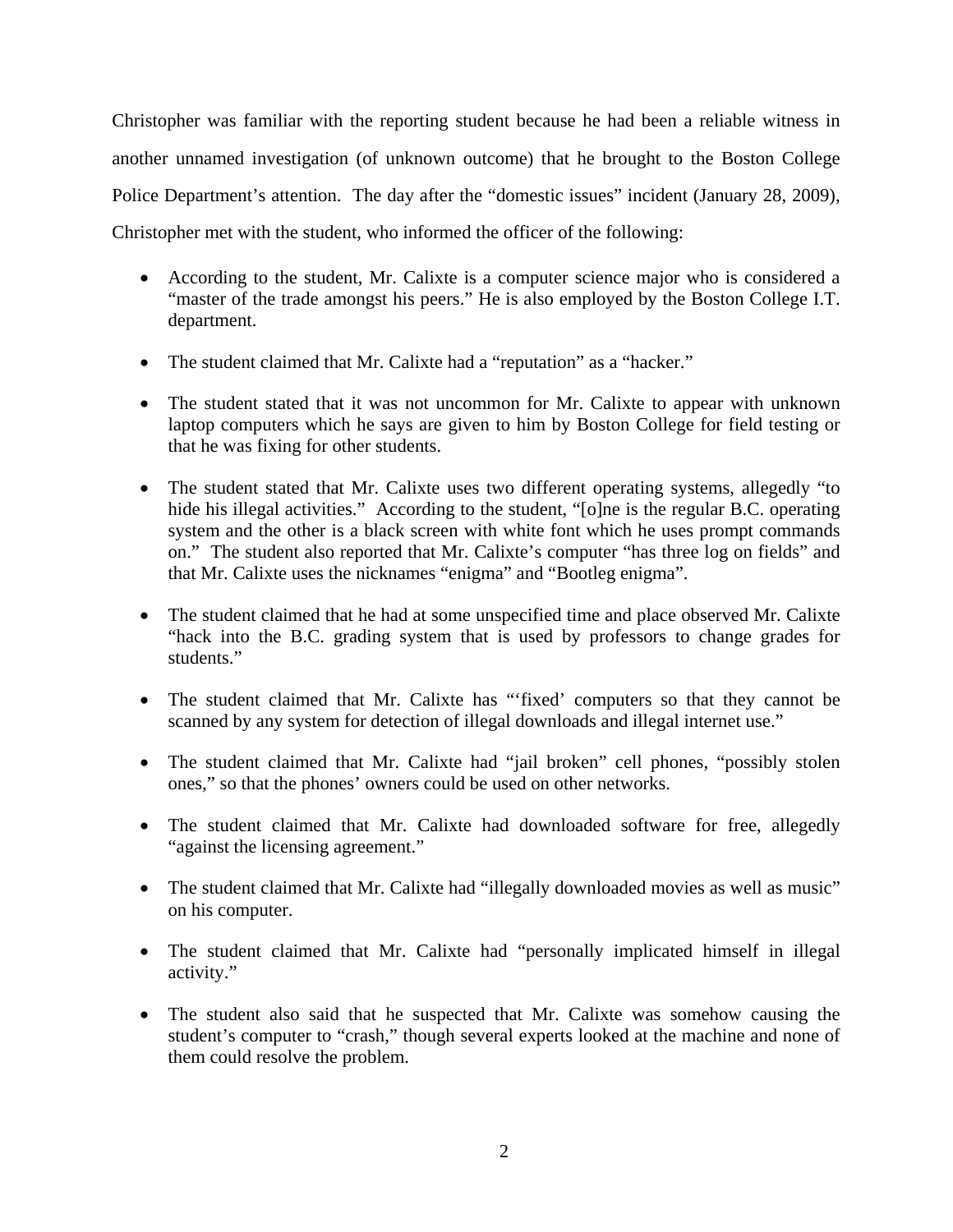(Kessel Decl. Ex. A at 4-5.) Christopher also stated that Mr. Calixte was a suspect in a stolen Boston College laptop computer at some unspecified time.

In early March, the same student who had been involved in the "domestic issues" incident was the subject of a mass email to the Boston College community in which he was reported to be gay and coming out of the closet. A profile from a gay-oriented website ("adam4adam.com") including a photograph of the student was attached to the emails. The emails were sent from Google's gmail service and Yahoo! mail to a Boston College email list (or "list server"). The student suffered stress due to these emails, so a non-police Administrator asked Boston College Director of Security David Escalante to try to find out who sent the emails. Mr. Escalante advised the Detective that he traced the emails back to Calixte.<sup>2</sup>

From this information, Christopher apparently concluded that he had probable cause that Mr. Calixte had committed the crimes of obtaining computer services by fraud or misrepresentation under Massachusetts General Law, Chapter 266, Section 120F and unauthorized access to a computer system under Massachusetts General Law, Chapter 266, Section  $33A.<sup>3</sup>$ 

# **III. ARGUMENT**

1

Every day that Mr. Calixte's property is in the hands of officers, he suffers irreparable harm to his property interests, privacy, and constitutional rights. *See Wright & Miller*, 11 Federal Practice & Procedure § 2948 ("When an alleged deprivation of a constitutional right is involved, most courts hold that no further showing of irreparable injury is necessary.") The warrant authorizing the seizure was not based on probable cause. He stands accused of fraud, though no

<sup>2</sup> For the purposes of this emergency motion it is immaterial whether this is indeed what Mr. Escalante said, how Mr. Escalante reached this conclusion, or if there was reason to believe he was correct, since the affidavit fails to establish probable cause that sending this email is a criminal offense. Therefore, at this time Mr. Calixte does not challenge the veracity of Mr. Escalante's conclusion or the investigative activities underlying it, but does not waive his right to do so if he is ever charged with an offense.

<sup>3</sup> Christopher erroneously cited the same section (Ch. 266 § 120F) twice, but based on his description of the two alleged offenses, it appears he intended to cite section 120F and section 33A.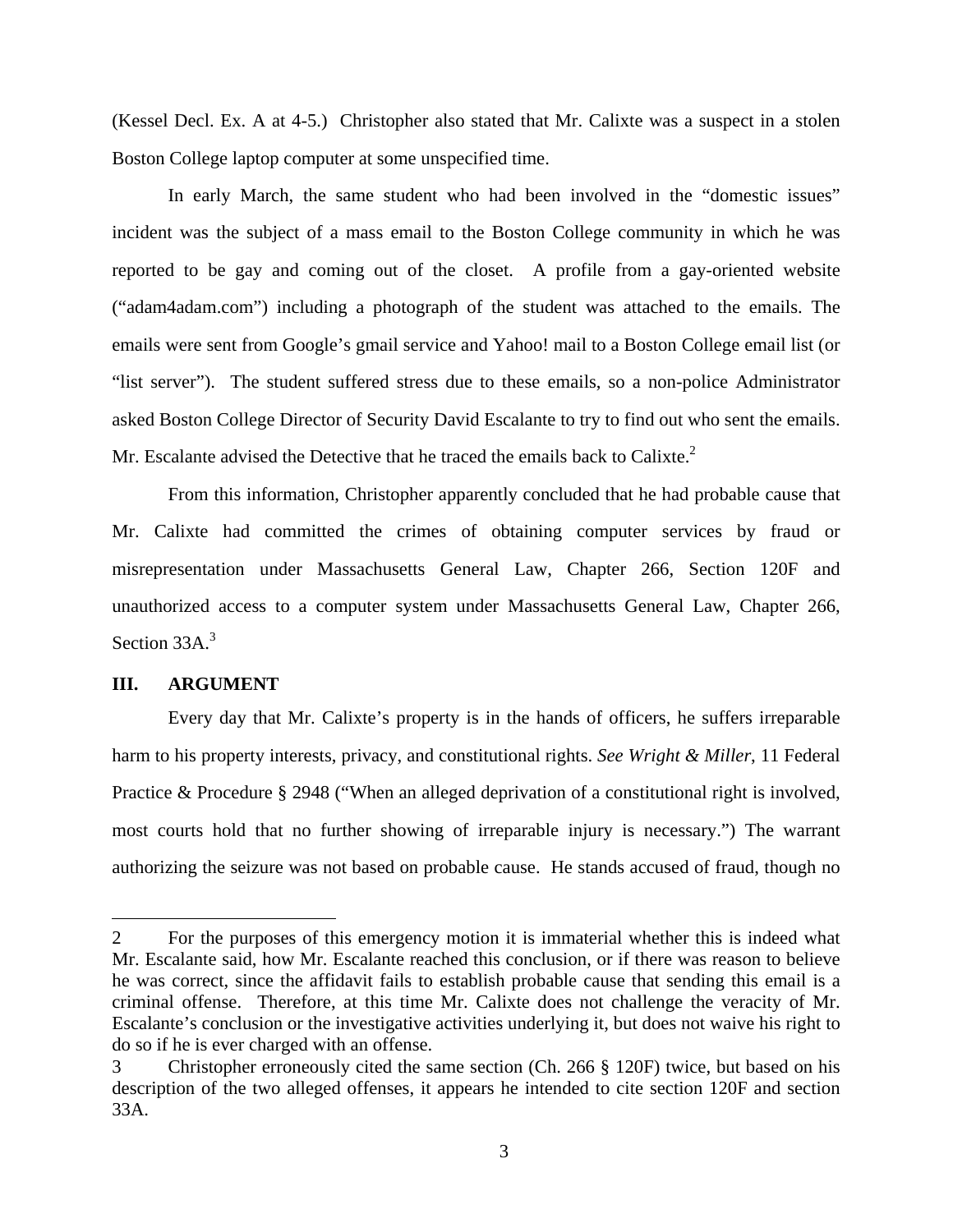money or thing of value is at issue. He is accused of "hacking" merely by sending an email to a list server. Without a crime, there is no just cause for the search. Still, Mr. Calixte has been suspended from his employment, by which he funds his education. His laptop and other materials he needs to conduct his schoolwork have been seized, so he has great difficulty completing his assignments. His cell phone has been taken so he cannot easily communicate with friends, family, or attorneys. His private communications and papers are in the hands of officers who, without just cause, continue to search for evidence of unspecified infractions or offenses. No evidence about the email could conceivably have been stored on Mr. Calixte's cell phone or iPod, and yet neither has been returned after nearly two weeks. This scope of the seizure supports the inevitable conclusion that this investigation is a fishing expedition against a student whose reputation and indeed entire educational career has suffered at the hands of a former roommate who has painted an unflattering portrait of him to school officials.

## **A. The Affidavit Fails to Establish Probable Cause that Any Crime Was Committed.**

A search warrant may issue only on a showing of probable cause. *Commonwealth v. Byfield*, 413 Mass. 426, 428 (1992). An affidavit supporting a search warrant must contain sufficient information for an issuing magistrate to determine that the items sought are related to the criminal activity under investigation, and that the items reasonably may be expected to be located in the place to be searched at the time the warrant issues. *Commonwealth v. Rodriguez*, 49 Mass. App. Ct. 664, 667 (2000). An inference drawn from the affidavit, "if not forbidden by some rule of law, need only be reasonable and possible; it need not be necessary or inescapable." *Commonwealth v. Beckett*, 373 Mass. 329, 341 (1977). On the other hand, "[s]trong reason to suspect is not adequate." *Commonwealth v. Upton*, 394 Mass. 363, 375 (1985). It is axiomatic that the affidavit supporting a search warrant must establish probable cause that a crime has been committed. *Commonwealth v. Wade*, 64 Mass. App. Ct. 648, 651 (2005) (magistrate must have a substantial basis to conclude that a crime had been committed.)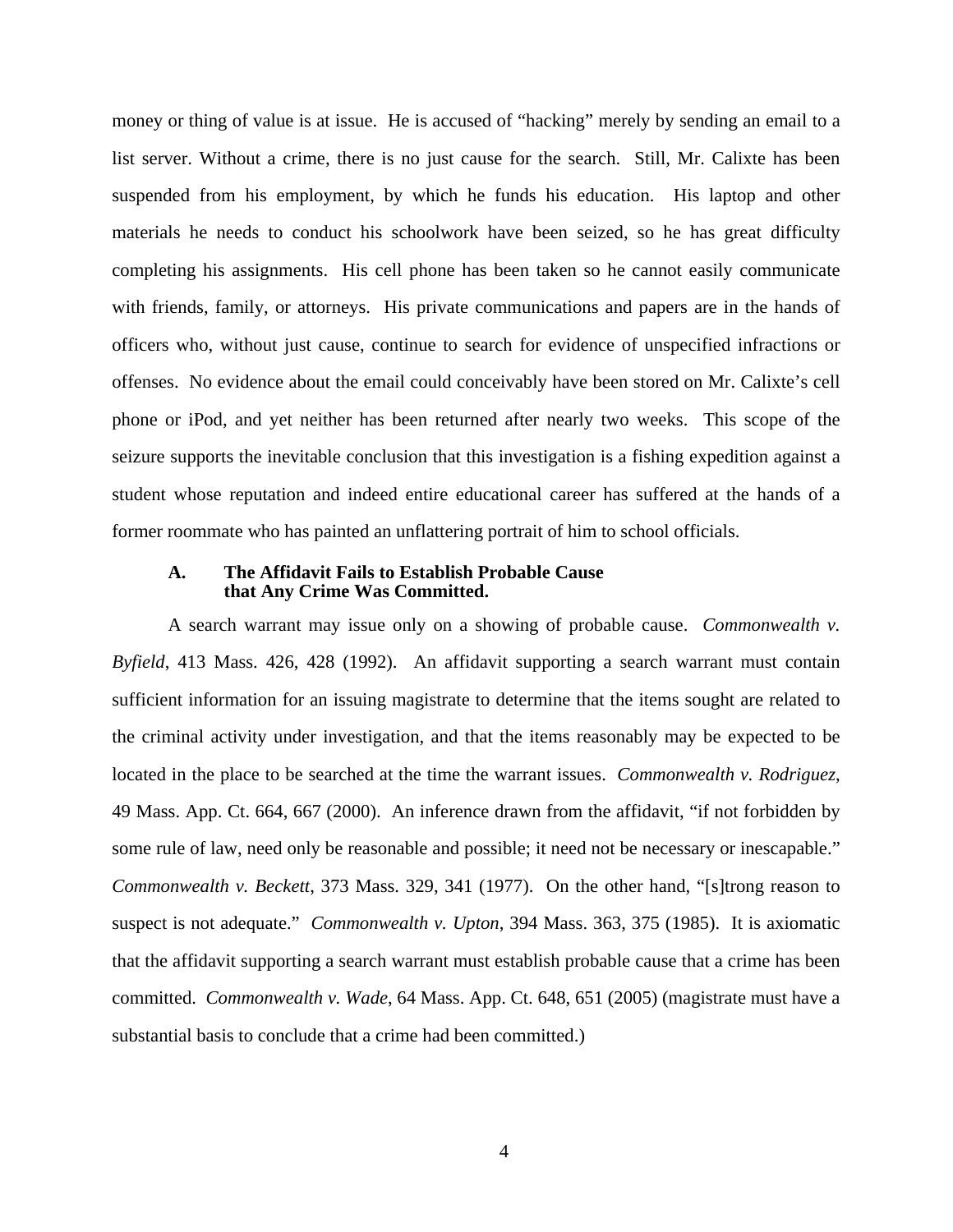The affidavit does not establish probable cause that any crime has been committed. Specifically, Christopher states that there is probable cause to believe that Ch. 266, sections 120F and 33A were violated. (*See* Kessel Decl. Ex. A ¶ 4(h), p. 8.) The affidavit does not provide any level of proof that those crimes were committed.

# **B. Sending an Email Does Not Violate Massachusetts Law.**

The affidavit does not identify which of movant's alleged activities constitute the offense under investigation. However, Boston College Police derive their legal authority from Chapter 22C, Section 63, of the Massachusetts General Laws. The officers enforce local, state and federal law on the lands and structures owned, used, or occupied by the University. They are also deputized sheriffs of Middlesex and Suffolk Counties, to allow them to deal with off-campus situations, as needed. *See* http://www.bc.edu/offices/bcpd/about/powers.html (accessed Apr. 10, 2009). Their primary function is as law enforcement within the Boston College community. Therefore, the alleged offense must be the early March use of a Boston College list server to transmit an email reporting that a particular student is gay and coming out of the closet. Yet, sending such an email cannot violate sections 33A or 120F of Chapter 266.

# **1. There Are No Facts Establishing Probable Cause that a Commercial Computer Service Was Defrauded.**

Chapter 266, Section 33A reads:

Whoever, with intent to defraud, obtains, or attempts to obtain, or aids or abets another in obtaining, any commercial computer service by false representation, false statement, unauthorized charging to the account of another, by installing or tampering with any facilities or equipment or by any other means, shall be punished by imprisonment in the house of correction for not more than two and one-half years or by a fine of not more than three thousand dollars, or both. As used in this section, the words "commercial computer service" shall mean the use of computers, computer systems, computer programs or computer networks, or the access to or copying of the data, where such use, access or copying is offered by the proprietor or operator of the computer, system, program, network or data to others on a subscription or other basis for monetary consideration.

There are no facts establishing probable cause that a commercial computer service as defrauded. No commercial computer service is the subject of this investigation. The affidavit does not identify what commercial computer service is at issue, but none of the computers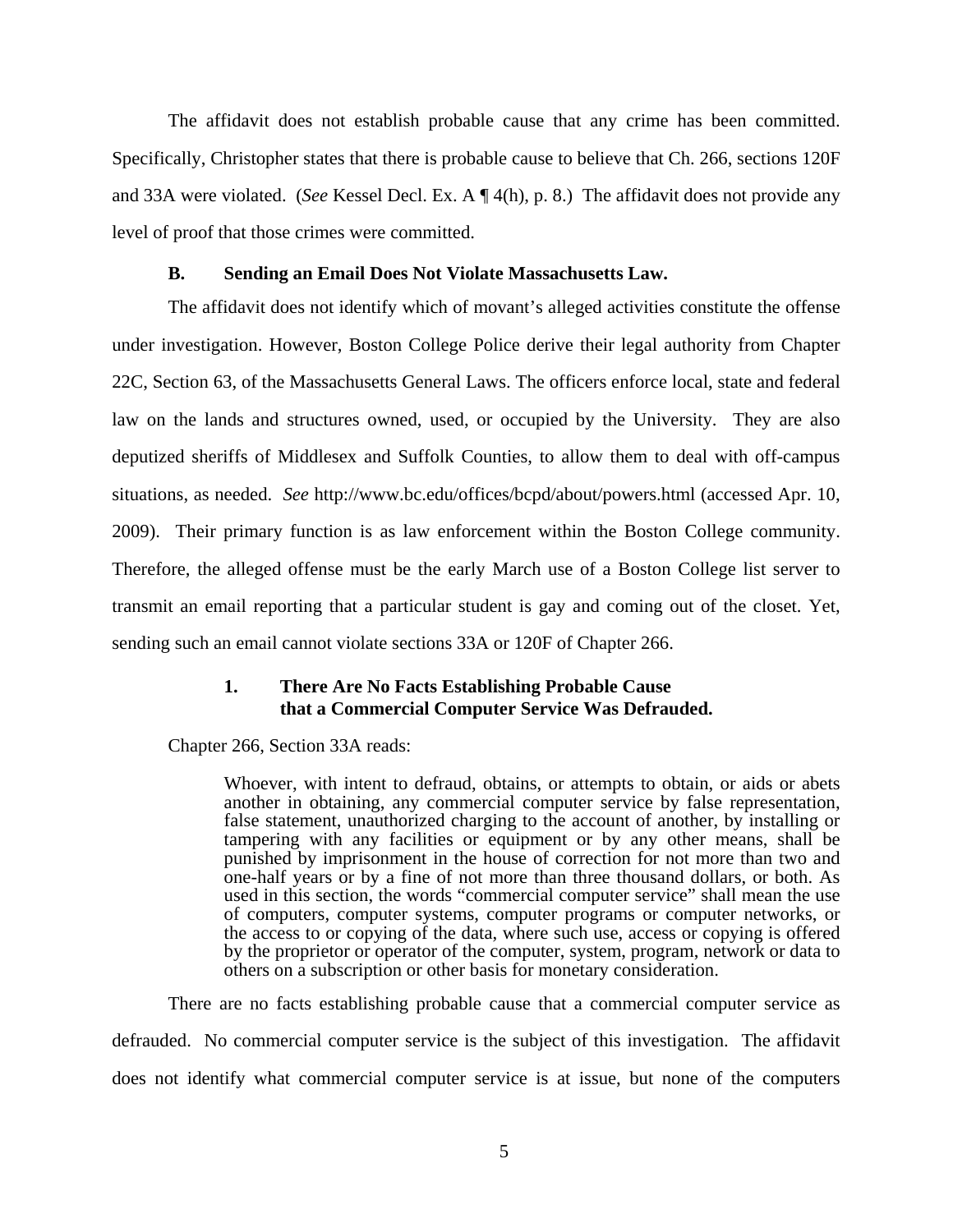identified is commercial. The Boston College list server, being for student use, is almost certainly not offered on a subscription basis for monetary consideration. Nor is there any statement to that effect in the affidavit. Nor is there any indication that Google or Yahoo!, both based in California, have complained about any use of their services. Both those email services are offered free of charge to the public, and are not commercial services under this statute. Yahoo! mail is generally free. *See* http://billing.mail.yahoo.com/bm/MailReg (accessed Apr. 10, 2009). So is gmail. *See* http://mail.google.com/mail/help/intl/en/about.html (accessed Apr. 10, 2009). The adam4adam.com service is also outside of Boston College Police jurisdiction, as it based in Canada. *See* http://www.adam4adam.com/?section=20&view[20]=6 (accessed Apr. 10, 2009). It is also offered at no charge. *See* http://www.adam4adam.com/ ("Join Free") (accessed Apr. 10, 2009). Thus, the affidavit fails to identify any commercial service that could be the subject of a fraud. There are no inferences that could reasonably be drawn from the facts in the affidavit from which one could conclude that a commercial service was involved in any way. It is simply impossible that sending the email in question violated this statute, patently unreasonable for the detective to have said so and for the magistrate-clerk to have issued the warrant on this basis.

### **2. There Are No Facts Establishing Unauthorized Access to a Computer System.**

Nor does the affidavit establish probable cause under section 120F. Chapter 266 Section 120F reads:

> Whoever, without authorization, knowingly accesses a computer system by any means, or after gaining access to a computer system by any means knows that such access is not authorized and fails to terminate such access, shall be punished by imprisonment in the house of correction for not more than thirty days or by a fine of not more than one thousand dollars, or both.

> The requirement of a password or other authentication to gain access shall constitute notice that access is limited to authorized users.

There are no facts establishing an unauthorized access to a computer system. The allegation that someone sent this email through the Boston College list server does not demonstrate probable cause that that the transmission was unauthorized. A list server typically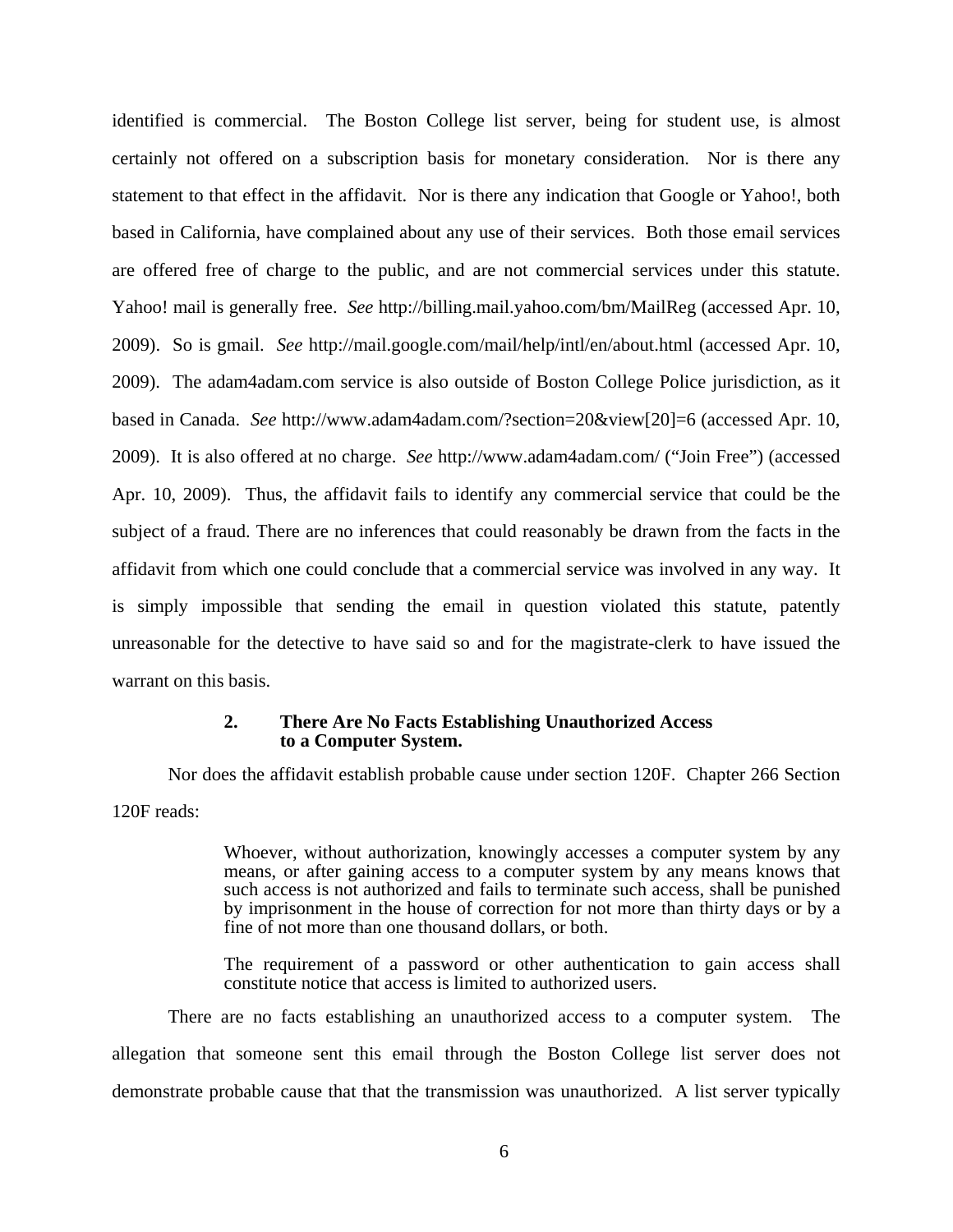refers to four things: a list of email addresses, the people ("subscribers") receiving mail at those addresses, the publications (email messages) sent to those addresses, and a reflector, which is a single email address that, when designated as the recipient of a message, will send a copy of that message to all of the subscribers. *See, e.g.,* http://en.wikipedia.org/wiki/List\_server (accessed Apr. 10, 2009). List servers are extremely common and there is nothing criminal about their use. The affidavit does not state that the list server required a password or any other authentication to send email through it, or was otherwise closed to Mr. Calixte (or anyone else in the world) in any way. Thus, the affidavit gives no cause to believe that use of the list server was unauthorized.

The Commonwealth may argue that the use of this particular list server to send this particular message was "unauthorized" because it was offensive to the complaining witness, or for some reason not contained in the warrant. Any such argument must fail. After-the-fact explanations cannot remedy the issuance of a warrant based on an affidavit that is insufficient on its face. *Commonwealth v. O'Day*, 440 Mass. 296, 297 (2003) ("[O]ur inquiry as to the sufficiency of the search warrant application always begins and ends with the 'four corners of the affidavit.'")

Further, if one has authority to access a computer system, subsequent use of that system in an unanticipated or undesired way, even to send a distasteful email, does not transform the authorized access into criminal behavior. The affidavit here does not establish the nature or purpose of the list server, whether students like Mr. Calixte or indeed Mr. Calixte himself were authorized to send messages through it, whether there was any limitation on the use of the list server, or any other reason that the email transmission would have been unauthorized. Massachusetts defines "unauthorized access" as access in the face of actual notice to the user that the computer system is off-limits. In *Commonwealth v. Farley*, 1996 WL 1186936, \*2-3 (Mass. Super. October 18, 1996), the Court upheld section 120F against a vagueness challenge because the statute specifically states that a password protected system gives notice that access is limited to authorized users, and the defendant had in fact used an unauthorized password. In *Commonwealth v. Piersall*, 67 Mass. App. Ct. 246, 247 (2006), the court noted that each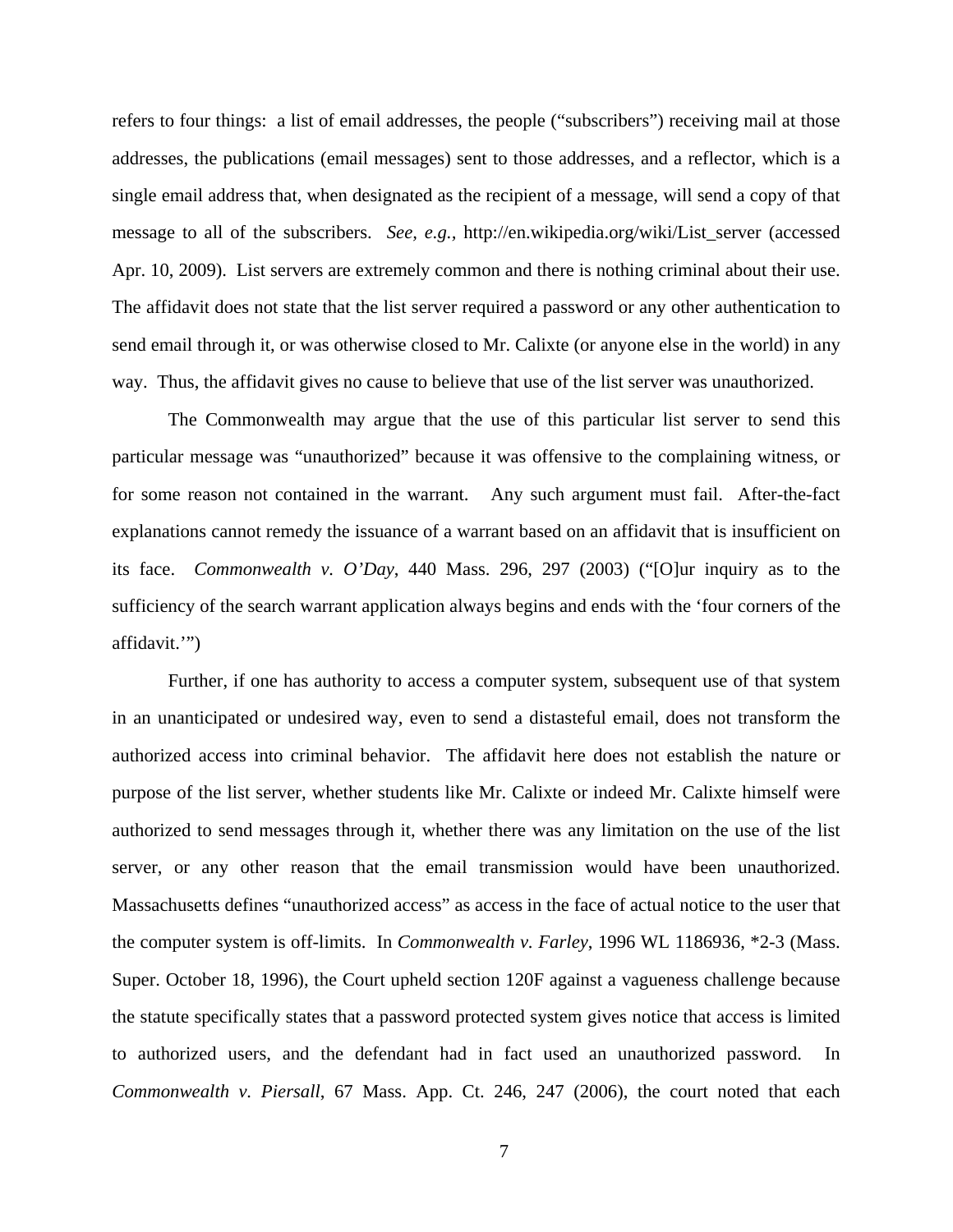unauthorized "login" to a computer system constitutes a separate offense under Mass. Gen. L. ch. 266 § 120F, and defined "login" by reference to the statutory language of using a "password or other authentication to gain access" to a computer system. In that case, the evidence showed that the defendant accessed his ex-wife's email using her password. There are no facts in the affidavit from which one could infer that the list server was limited to certain users by requiring a password or some other authentication mechanism.

Section 33A was not violated by whoever transmitted the email(s) in question because no commercial services are involved. And while there are some circumstances under which a magistrate could find probable cause that unlawful computer access constitutes a misdemeanor under section 120F (*i.e.*, that there was a password or other security measure circumvented) those facts are completed absent from the affidavit. Thus, there is no probable cause to believe that a crime occurred.

### **C. There Is No Probable Cause to Believe that Mr. Calixte Committed Any Other Crime.**

The affidavit must state precisely what crime is under investigation and establish probable cause that *that* crime was committed, and show that evidence of that crime is likely to be found in the place to be searched. None of the other aspersions in the affidavit even come close to meeting this standard. The affidavit contains multiple other cursory accusations against Mr. Calixte, none of which could form the basis for probable cause. Christopher says that Mr. Calixte was a suspect in a stolen laptop case he investigated, but does not say when the laptop was stolen, from whom, when the investigation commenced, what led the officer to believe that Mr. Calixte may have been involved, whether Mr. Calixte was found to have stolen the laptop, whether he was cleared, whether another person was found to be responsible, whether the investigation is ongoing, or what the nexus would be between the theft and Mr. Calixte's dorm room. The cursory statement that Mr. Calixte was a suspect doesn't even come close to probable cause to search.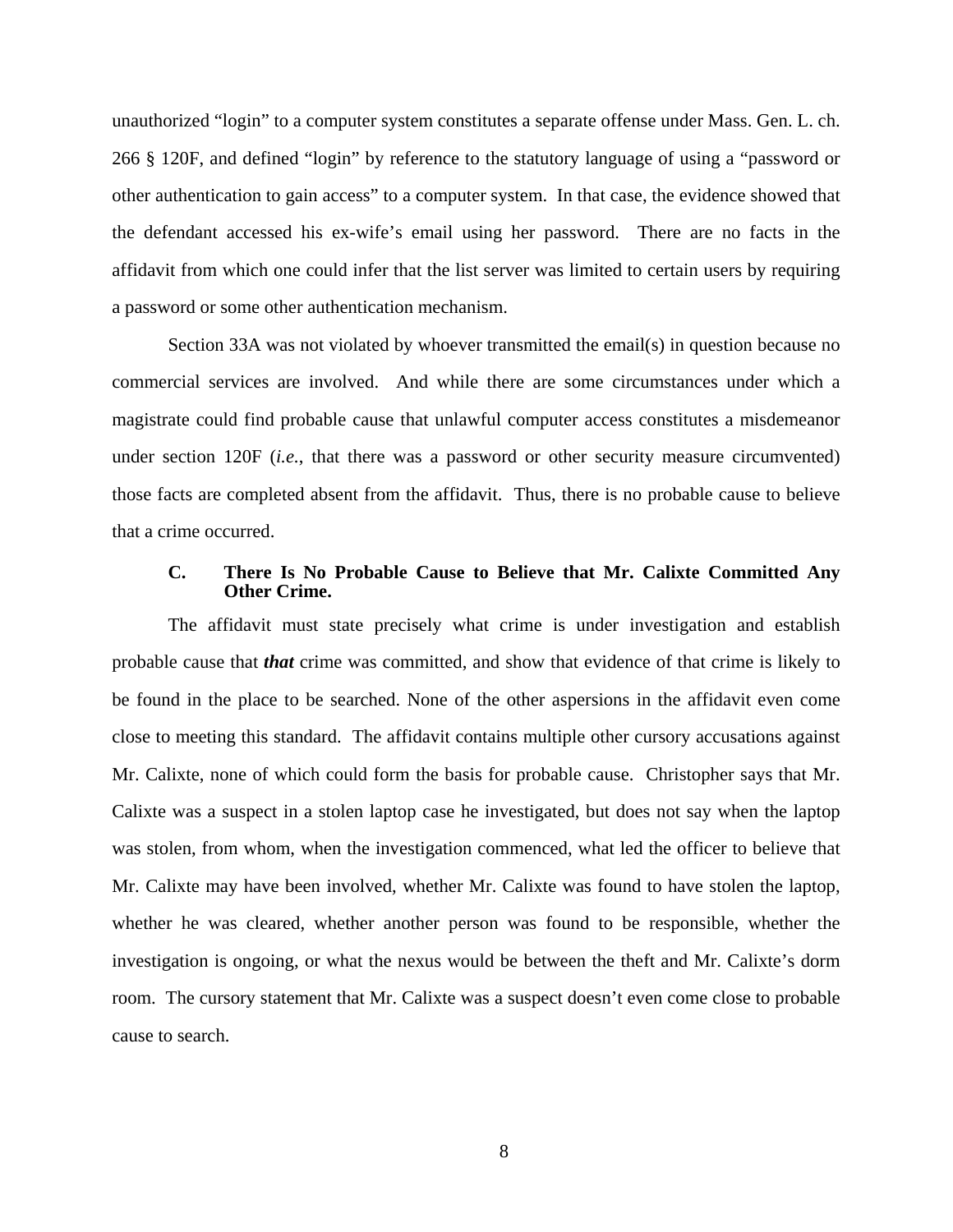Every other allegation against Mr. Calixte is made by the complaining student. These allegations fail to provide probable cause because (1) the claims do not constitute criminal offenses and/or (2) the affidavit does not demonstrate the complaining student's veracity or basis of knowledge.

### **1. The Remaining Allegations Against Mr. Calixte Are Not Criminal Acts.**

Mr. Calixte's former roommate's allegations include that Mr. Calixte is considered a "master of the trade" at computer science, uses two operating systems, has a reputation as a "hacker," field tests or "fixes" computer for other students, uses nicknames, hacked into the college grading system to change grades for students, alters computers so they can not be scanned for detection of illegal downloads or internet use, "jailbreaks" other people's cell phones ("possibly stolen ones"), has downloaded software in violation of a licensing agreement, possesses illegally downloaded movies, and implicated himself in unspecified illegal activity on unspecified occasions.<sup>4</sup> Of all these allegations, only changing grades could conceivably violate the statutes Christopher cites in the affidavit. Using two operating systems is not suspicious, especially when one is a computer science major. Nor is using an operating system that has a "black screen with white font" suspicious or illegal. There is no indication of how the use of two operating systems could possibly hide illegal behavior, nor what that behavior might entail. Under certain specified circumstances, copyright infringement can be a criminal act, but the affidavit sets forth no facts from which a Court could conclude that those acts occurred here.<sup>5</sup> The affidavit thus lacks any allegations from which a Court could infer probable cause of criminal activity.

<u>.</u>

<sup>&</sup>lt;sup>4</sup> Christopher's apparent failure to ask Boston College IT, Mr. Calixte's employer, whether or not it asked Mr. Calixte to field test computers, belies the cursory nature of Christopher's investigation and allegations.

<sup>5</sup> Moreover, copyright claims are subject to exclusive federal jurisdiction. *See* 28 U.S.C. 1338(a), 17 U.S.C. 506(a) (providing federal courts with exclusive jurisdiction over cases "arising under" the copyright or patent laws)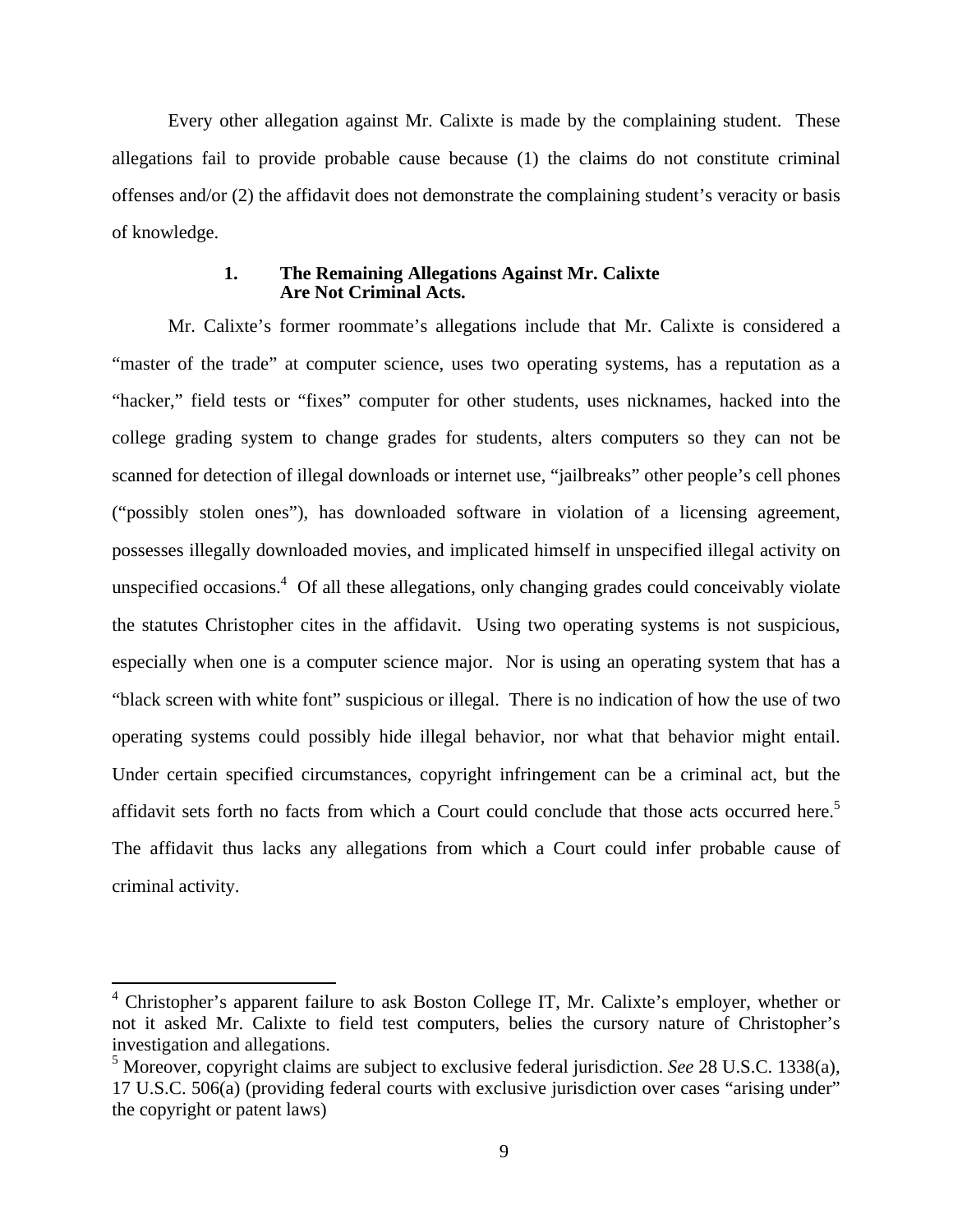### **2. There Is No Probable Cause to Credit Any of the Complaining Witness' Allegations Because the Affidavit Demonstrates Neither His Reliability Nor His Basis of Knowledge.**

The student informant's statements cannot be the basis for probable cause because Christopher provided no facts demonstrating that the informant is truthful, reliable, and was in a position to know what he was talking about. The affidavit relies on statements by a named informant who is also the alleged victim in this case. Statements of an informant provide the basis for probable cause only when the affidavit provides the court with "some of the underlying circumstances" regarding both the informant's reliability (the "veracity test") and the basis of his or her information (the "basis of knowledge test"). *Commonwealth v. Crawford*, 417 Mass. 40, 43 (1994), citing *Commonwealth v. Upton*, 394 Mass. 363, 375 (1985). Here, the affidavit demonstrates neither veracity nor basis of knowledge. Rather, it shows that the informant carries a grudge against Calixte, cannot discern the difference between legal and illegal use of computers, and operates based on rumors and reputation. Whatever information the informant provided was cursory, unsubstantiated, and stale. For these reasons, none of his claims, alone or together, provide probable cause.

#### a. Reliability

The fact that the informant was reliable once in the past falls far short of what the affiant would need to give this Court for it to find probable cause. Although past information provided by a confidential informant can establish reliability in some circumstances, *see e.g. Commonwealth* v. *Perez-Baez*, 410 Mass. 43 (1991), the past information and the manner in which the information was verified must be sufficiently detailed so that the Court can "make a meaningful determination of the informant's veracity," *Commonwealth v. Rojas*, 403 Mass. 483, 486 (1988). Courts have repeatedly held that a "naked assertion" that an informant has provided information in the past that has led to an arrest is insufficient to establish reliability. *See Rojas* at 486 (drug case); *Commonwealth v. Santana*, 411 Mass. 661, 663-665 (1992) (recital that informant had previously provided information that led to two drug-related arrests, without more, did not satisfy the veracity test); *Commonwealth v. Mejia*, 411 Mass. 108 (1991) (assertion that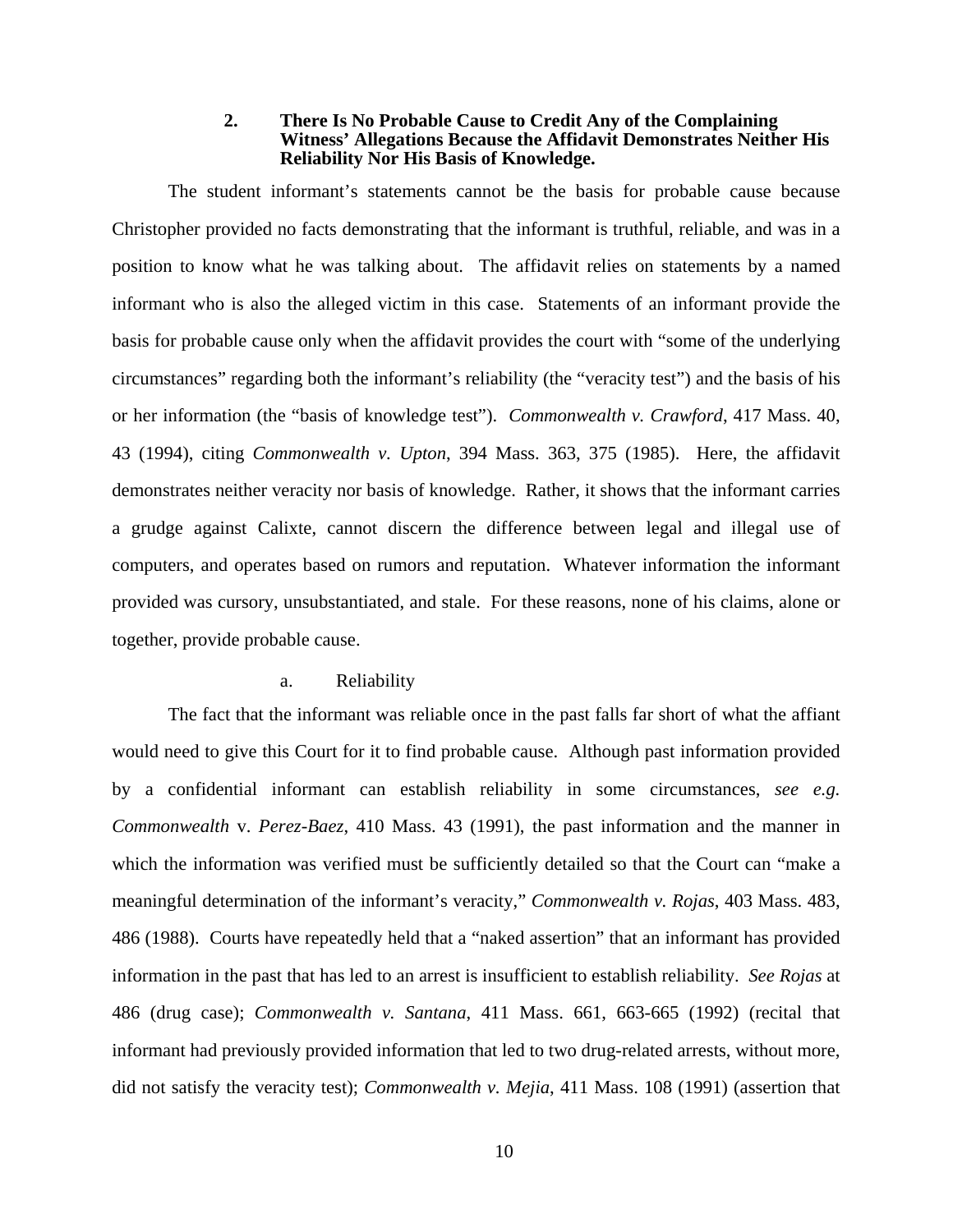confidential informant provided information leading to arrest of three named persons insufficient). Here, the affidavit merely says that the informant is "a reliable witness in another investigation which he brought to our attention." The affidavit does not identify the information given, why it was reliable, the nature of that investigation, whether it led to an arrest, nor any other facts from which a court could conclude that the information was reliable. The "naked assertions" in *Rojas*, *Santana*, and *Mejia* at least identified the type of offense and that the information led to an arrest. The statement here falls far short even of the allegations rejected as *insufficient* in those cases.

Other than Christopher's assertion that the confidential informant had provided reliable information in the past, there was no other reason to find the informant reliable. *Cf. Commonwealth v. Alvarez*, 422 Mass. 198 (1996) (informant considered reliable because he provided statements against his penal interest); *Commonwealth v. Fleming*, 37 Mass. App. Ct. 927, 928 (1994) (reliability of known informant established in part by his participation in a drug buy). To the contrary, the affidavit sets forth facts from which the court could infer that the informant is unreliable and has an ax to grind. The informant and Mr. Calixte used to be friends and roommates, but "were having domestic issues." The informant suspects Calixte is responsible for his computer problems. Clearly the informant thinks that Mr. Calixte was behind the transmission of the email. He wanted the officer to investigate to *further his own interests*  against Mr. Calixte.

### b. Basis of Knowledge

Nor does the affidavit establish the informant's basis for his allegations. An informant's description of the criminal activity must be sufficiently detailed, either as to what the activity is, or how the informant knows, that it raises the statement beyond rumor or reflection on reputation to probable cause. In *Commonwealth v. Alvarez*, 422 Mass. 198, 207 (1996), the promptness of the information, the specificity of the observations, and the particularity of the detail as to location permitted the inference that the informant saw the drugs at the precise place stated or saw them being carried into the apartment. In *Commonwealth v. Atchue*, 393 Mass. 343, 348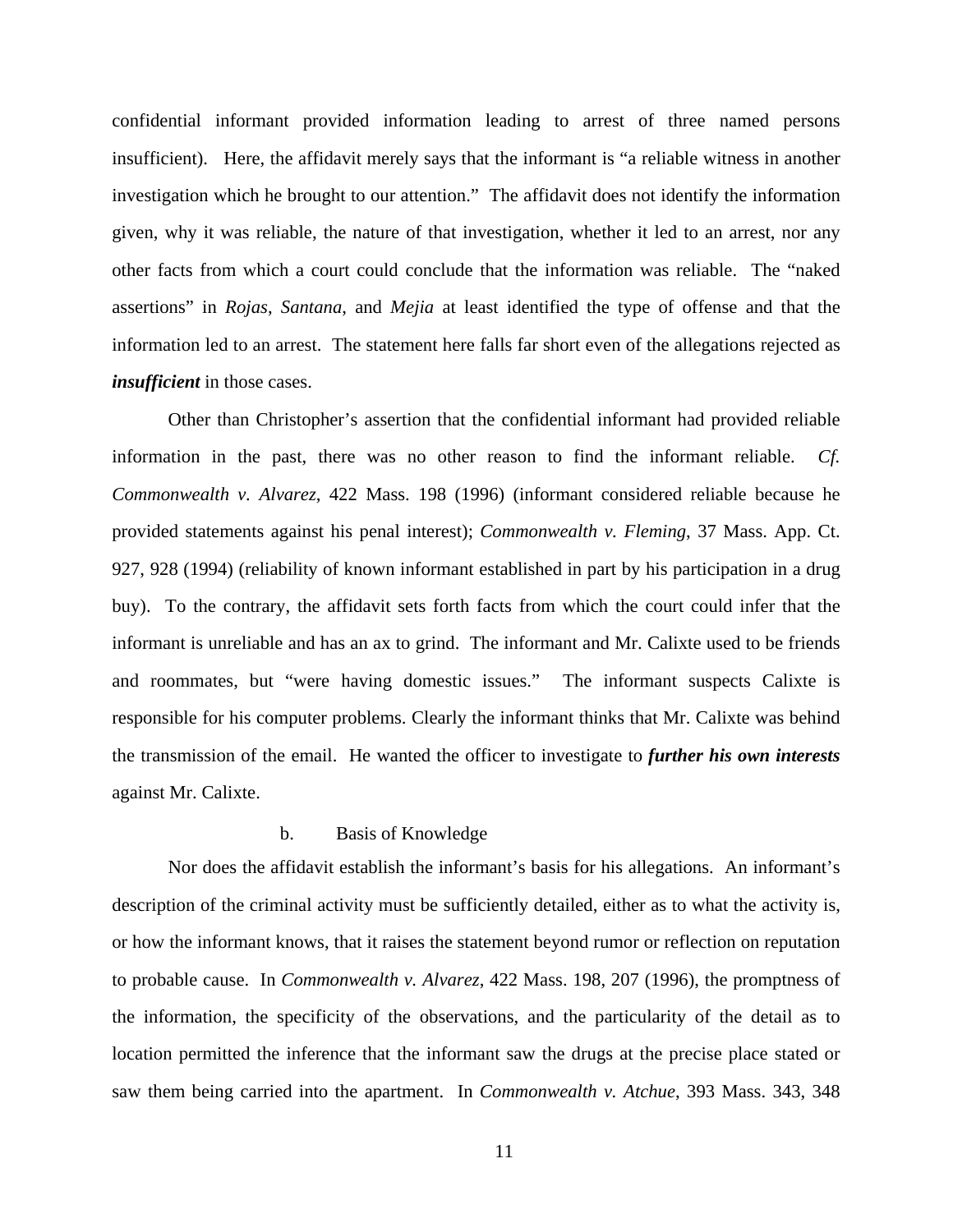(1984), the informant claimed first-hand knowledge and gave specific descriptions of weapons he said were kept in a particular storage locker. In contrast, in *Commonwealth v. Kaufman*, 381 Mass. 301, 302-03 (1980), one informant reported that the defendant was dealing large quantities of marijuana and cocaine in the Amherst area. The other informant said that the defendant was selling marijuana and cocaine, and used a particular alias. The informants' accounts were barren of elements that could lend themselves to impressive corroboration. Rather, the statements "lacked detail, either as to its content or the process by which the content was obtained, that could raise it above the level of a casual rumor or a mere reflection of the reputation of the supposed actor." *Id., citing Spinelli v. United States*, 393 U.S. 410 (1969); *Commonwealth v. Stevens*, 362 Mass. 24, 28-29 (1972). *See Commonwealth v. Bottari*, 395 Mass. 777 (1985); *see also Commonwealth v. Brown*, 31 Mass. App. Ct. 574 (1991).

Here, the affidavit provides no facts from which a court could conclude that the informant was reporting anything beyond rumor, reflection on reputation, or mistake. The informant said that he was aware of Mr. Calixte's reputation as a "hacker" and that others considered him a "master of the trade" in computer science. He described Mr. Calixte's Dell computer, something anyone who had lived with him or visited his dorm room would have known. Like the unimpressive informants in *Kaufman,* he reported Mr. Calixte used an alias. He made some nonsensical statements asserting that using two operating systems somehow would hide illegal activities, but he was unable to identify by name either of the operating systems, saying only that one was "regular" and the other was black and white. The informant's plain ignorance shows he has no basis of knowledge for any of his claims of "hacking."

The only allegation that the informant reports on personal knowledge was that Mr. Calixte altered another student's grades. However, the informant provided no information about the date this occurred, where it happened, whether Mr. Calixte was in his dorm room, who the other student was, whether Mr. Calixte's used his own computer, the other student's machine, or some other computer entirely, or any other information one would think that a witness to such an event would have provided. In the unpublished case of *Commonwealth v. Littig*, 20 Mass. L.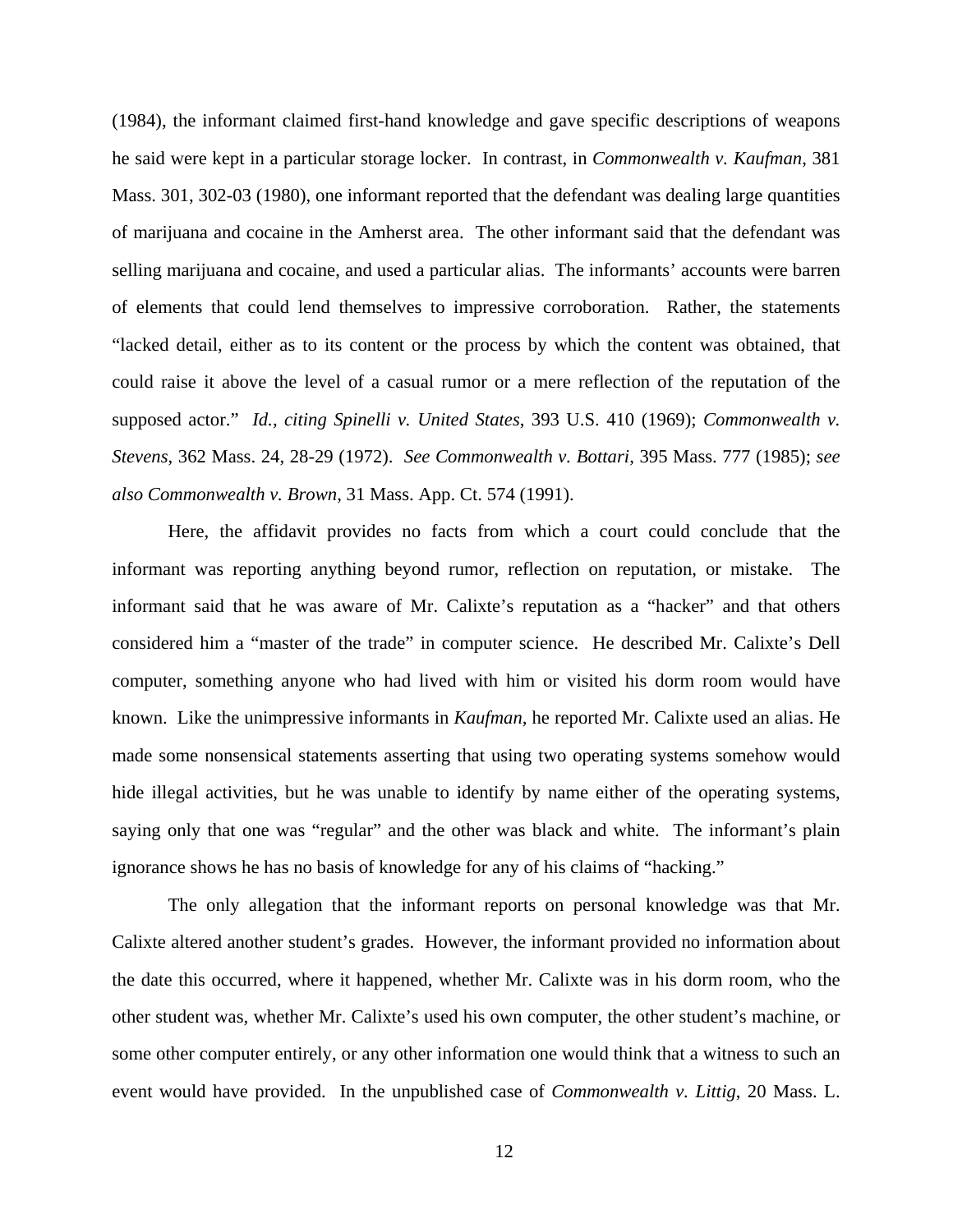Rptr. 124 (Mass. Super. 2005), the court held that statements that the informant "knows the source of the cocaine is the defendant" and that she "has met the defendant personally and knows he sells cocaine" did not suffice. "These statements provide nothing to indicate how [the informant] knows, in what context she has met him, what she has observed him doing, or what she has heard him say." *Id*. at \*4. Thus the affidavit failed to establish the informant's basis of knowledge.

There are no corroborating facts from which a court could infer probable cause that Mr. Calixte changed grades. A tip in itself inadequate may be fortified through corroboration of its elements by means of police investigation. *Commonwealth v. Kaufman*, 381 Mass. 301, 303 (1980). However, no such corroboration occurred here. Since there is no probable cause to believe this incident occurred, it cannot provide the basis for the warrant.

### **3. There Is No Nexus Between the Informant's Allegations and Mr. Calixte's Dormitory Room.**

 The affidavit supporting a search warrant request must demonstrate that there is probable cause to believe that contraband will be found at the location to be searched. *Commonwealth v. Cinelli*, 389 Mass. 197, 213 (1983); *Commonwealth v. Chongarlides*, 52 Mass. App. Ct. 366, 370 (2001); *Commonwealth v. Smith*, 57 Mass. App. Ct. 907, 908 (2003). "The information in the affidavit must be adequate to establish a *timely nexus* between the defendant and the location to be searched and to permit a determination that the particular items of criminal activity sought can reasonably be expected to be found there." *Commonwealth v. Wade*, 64 Mass. App. Ct. 648 (2005) (emphasis added). In determining whether such a nexus exists, the court is limited to a consideration of the facts contained within the four corners of the affidavit as well as those reasonable inferences that may be drawn from the sworn information. *Chongarlides*, 52 Mass. App. Ct. at 370.

The student informant reported on January  $27<sup>th</sup>$  and 28th, 2009 that at some unknown point in the past he had seen Mr. Calixte change another student's grade. The affidavit does not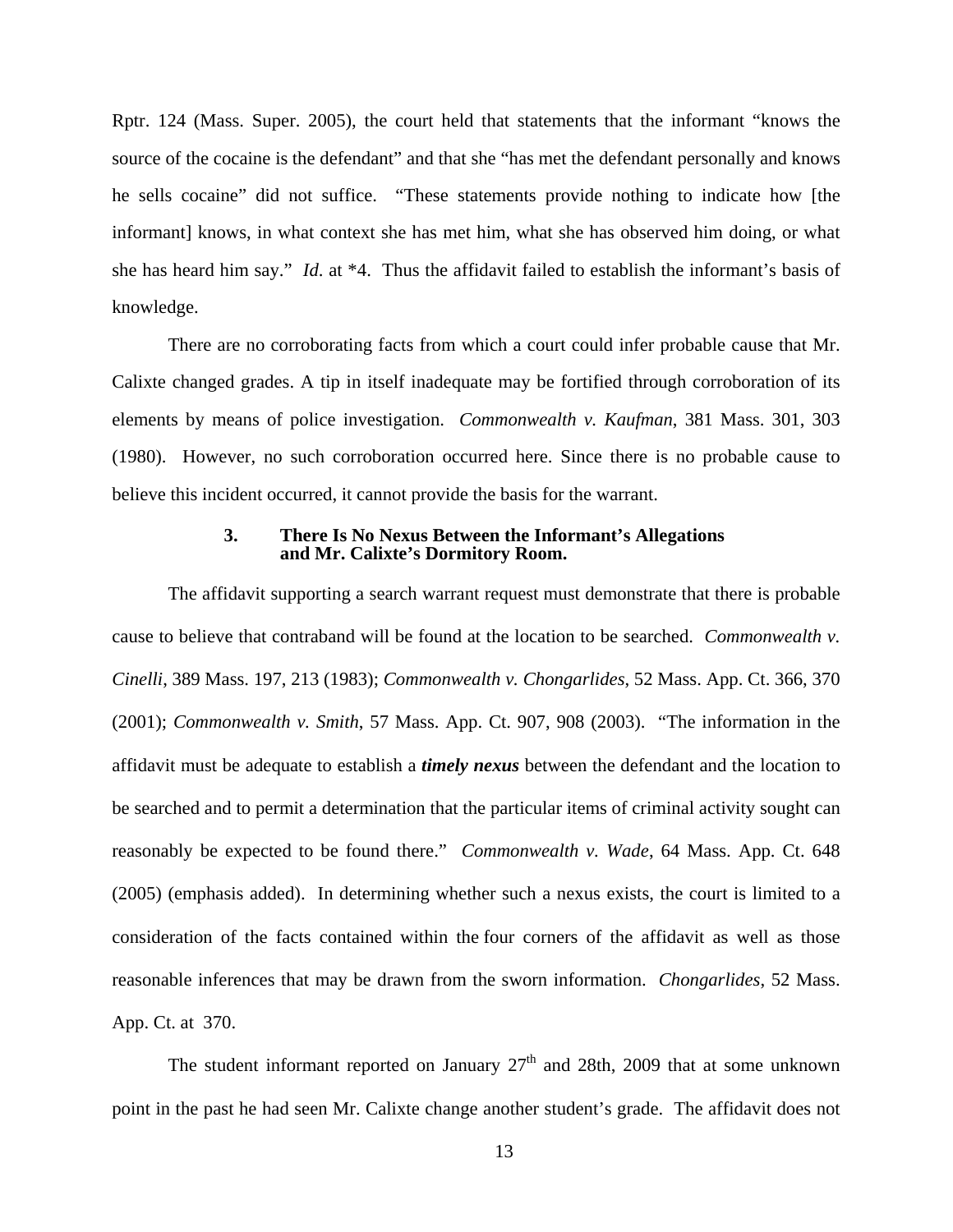say how long in the past the event occurred. Nor does it say where the event occurred, whether it occurred in Mr. Calixte's dorm room, or whether Mr. Calixte used his own computer or another's to do the deed. On March 30, 2009, Christopher applied for the warrant to search Mr. Calixte's room. There was no reason to believe that any evidence of grade changing still existed, since it had happened somewhere between two months and several years in the past.

Second, there was no nexus between the alleged activity and Mr. Calixte's dorm room. In *Commonwealth v. Smith*, 57 Mass. App. Ct. 907 (2003), the court found no probable cause to search the defendant's residence. There, the defendant was on one occasion seen returning to his residence after a drug sale to a confidential informant, and on another occasion seen leaving his residence to make a sale to an undercover officer. *Smith*, 57 Mass. App. Ct. at 907. In finding that the affidavit failed to establish a proper nexus, the *Smith* court emphasized the fact that the confidential informant had never claimed to be inside the defendant's residence and had never claimed that the defendant conducted drug transactions from his residence or kept drug related items there. Here, the informant provided even less information than in *Smith.* As in that case, there is no nexus between Mr. Calixte's room and any alleged grade changing offense.

# **IV. CONCLUSION**

For all these reasons, the search warrant is invalid. The March  $30<sup>th</sup>$  search and seizure were illegal, and the ongoing retention and analysis of Mr. Calixte's property, computers, and data violate his state and federal constitutional rights. This harm is irreparable. Therefore, this Court should issue emergency relief by (1) quashing the warrant (2) ordering officers to cease searching and analysis the items seized (3) order the return of all property and data seized and (4) order that any stored copies of Mr. Calixte's data be deleted.